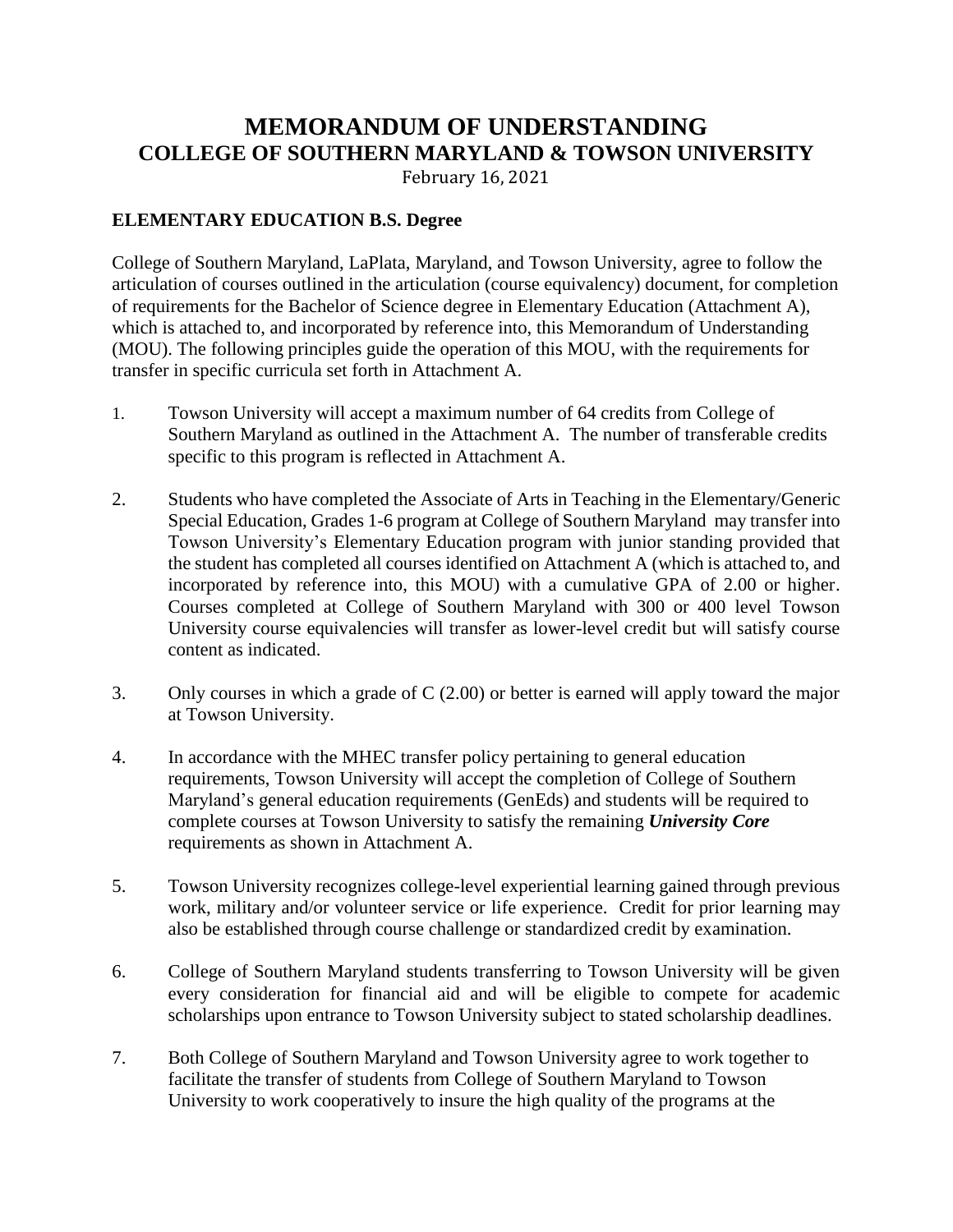respective institutions. Transfer of students will be in accordance with policies and procedures of both institutions, as they may be amended from time to time.

- 8. This MOU will be in effect initially for ten years, beginning *Spring 2021*, with a review every two years by both parties. Any revisions the parties deem necessary must be evidenced in writing and signed by the authorized officials of each institution. The MOU may be terminated by either party for due cause and after adequate notice of not less than six months is given to the other party.
- 9. Towson University will establish procedures to provide information on the academic progress of College of Southern Maryland students enrolled as part of this MOU.
- 10. This MOU, when signed, constitutes the entire agreement between the parties and supersedes all prior agreements and understandings between the parties respecting the matter hereof.

COLLEGE OF SOUTHERN MARYLAND AND TOWSON UNIVERSITY

Rodney Redmond (Feb 17, 2021 09:32 EST) Rodney Redmond

Date Feb 17, 2021

**Exercise 2018**<br> **Rodney Redmond (Feb 17, 2021 09:32 EST)**<br> **Melanie Perreault (Feb 17, 2021 09:26 EST)** Melanie Perreault (Feb 17, 2021 09:26 EST) [Melanie Perreault](https://na2.documents.adobe.com/verifier?tx=CBJCHBCAABAAgaIw9U4TeibbMKLgVyJb5DxFQEvsfoev)

**Dr. Rodney Redmond Dr. Melanie Perreault** Interim Vice President of Provost and Executive Vice-President for **Academic Affairs Academic and Student Affairs**

**Date \_\_\_\_\_\_\_\_\_\_\_\_\_\_\_\_\_\_\_\_\_\_\_\_\_\_ Date \_\_\_\_\_\_\_\_\_\_\_\_\_\_\_\_\_\_\_\_\_\_\_** Feb 17, 2021